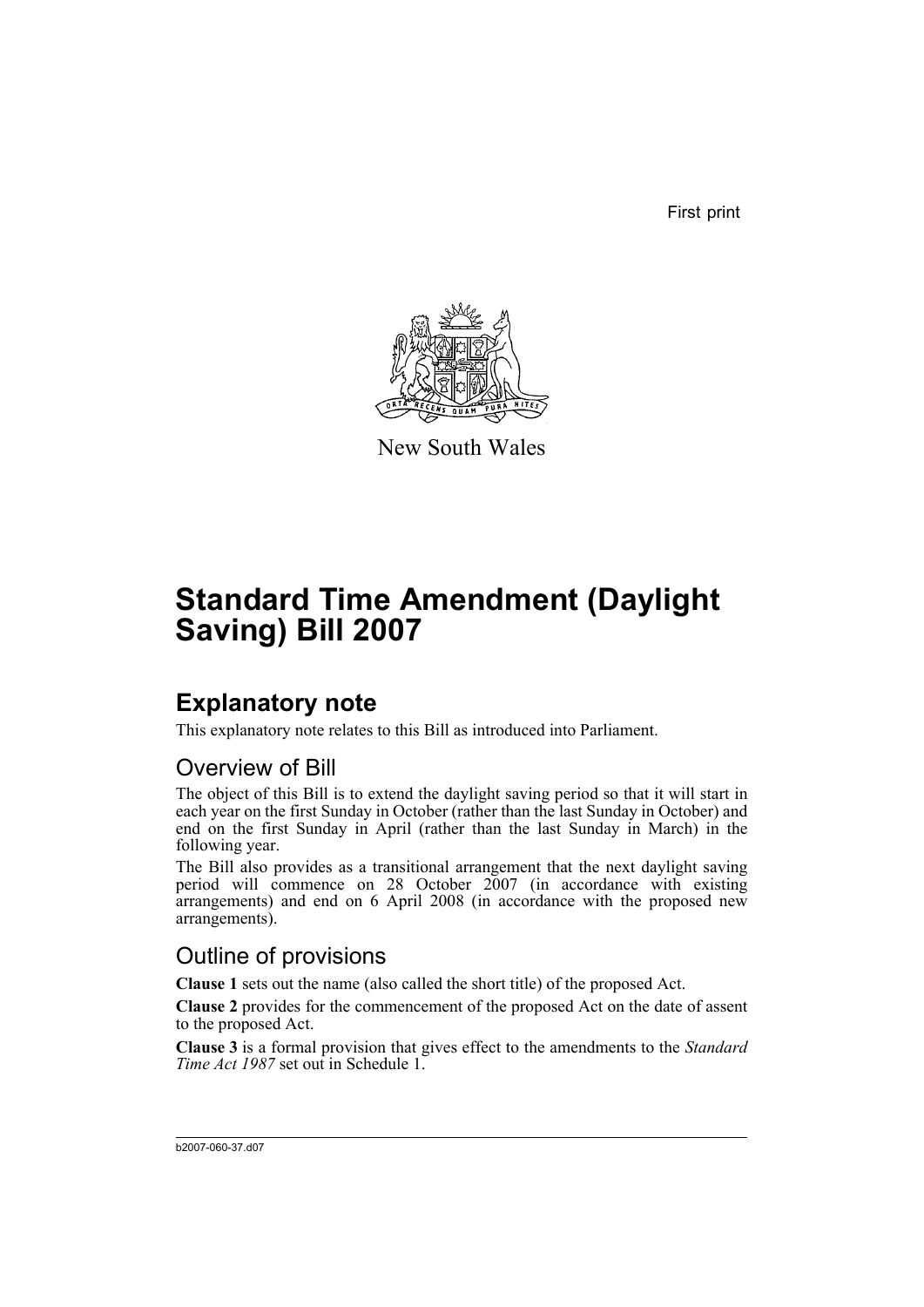Standard Time Amendment (Daylight Saving) Bill 2007

Explanatory note

**Clause 4** provides for the repeal of the proposed Act after all the amendments made by the proposed Act have commenced. Once the amendments have commenced the proposed Act will be spent and section 30 of the *Interpretation Act 1987* provides that the repeal of an amending Act does not affect the amendments made by that Act.

### **Schedule 1 Amendments**

**Schedule 1 [1]** amends section 2A of the *Standard Time Act 1987* to extend the daylight saving period as referred to in the Overview.

**Schedule 1 [2]** amends section 2A of the *Standard Time Act 1987* to enact the transitional arrangement referred to in the Overview.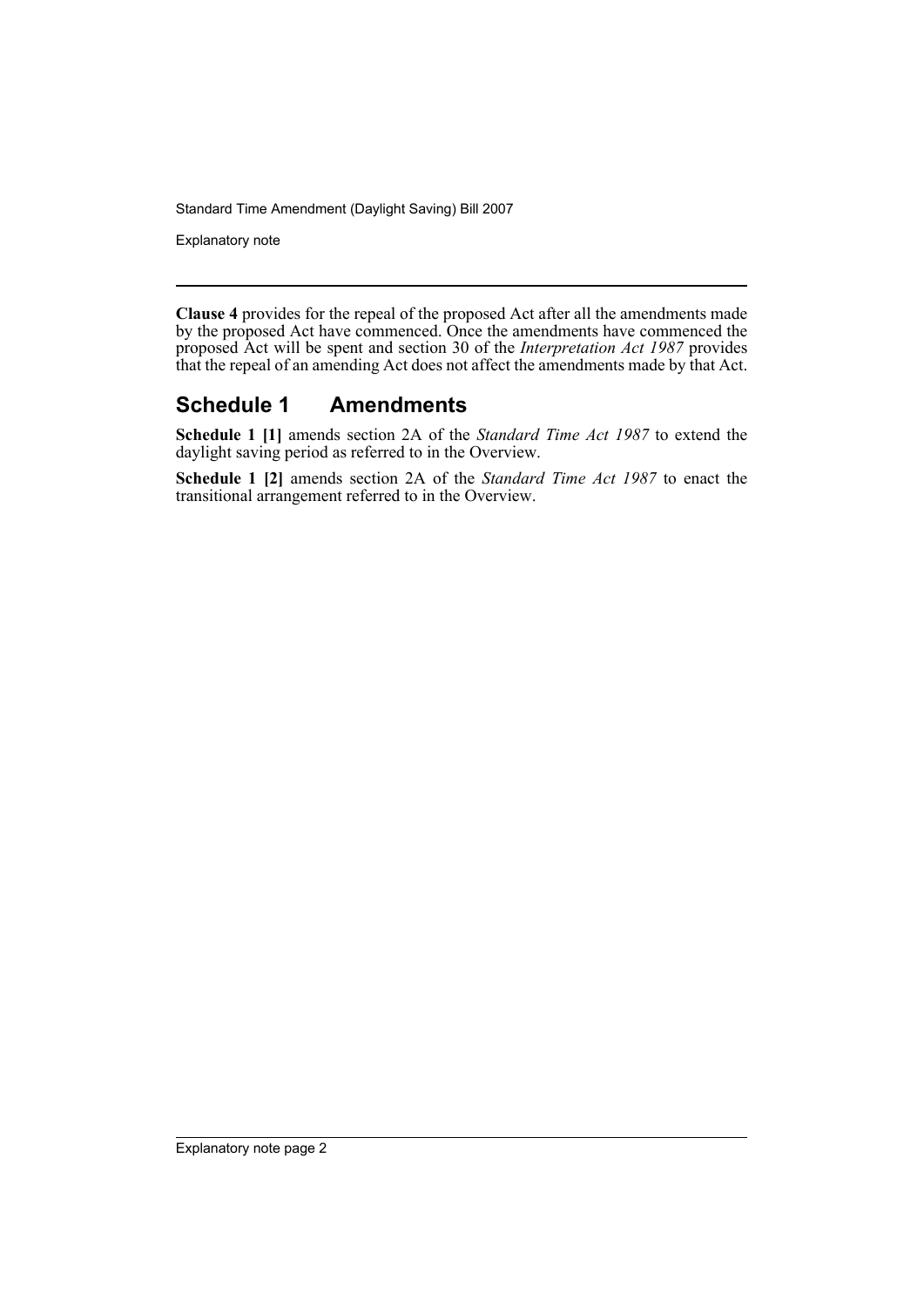First print



New South Wales

# **Standard Time Amendment (Daylight Saving) Bill 2007**

## **Contents**

|   |                                            | Page |
|---|--------------------------------------------|------|
| 1 | Name of Act                                |      |
|   | Commencement                               | າ    |
| 3 | Amendment of Standard Time Act 1987 No 149 |      |
| 4 | Repeal of Act                              | ◠    |
|   | Schedule 1 Amendments                      |      |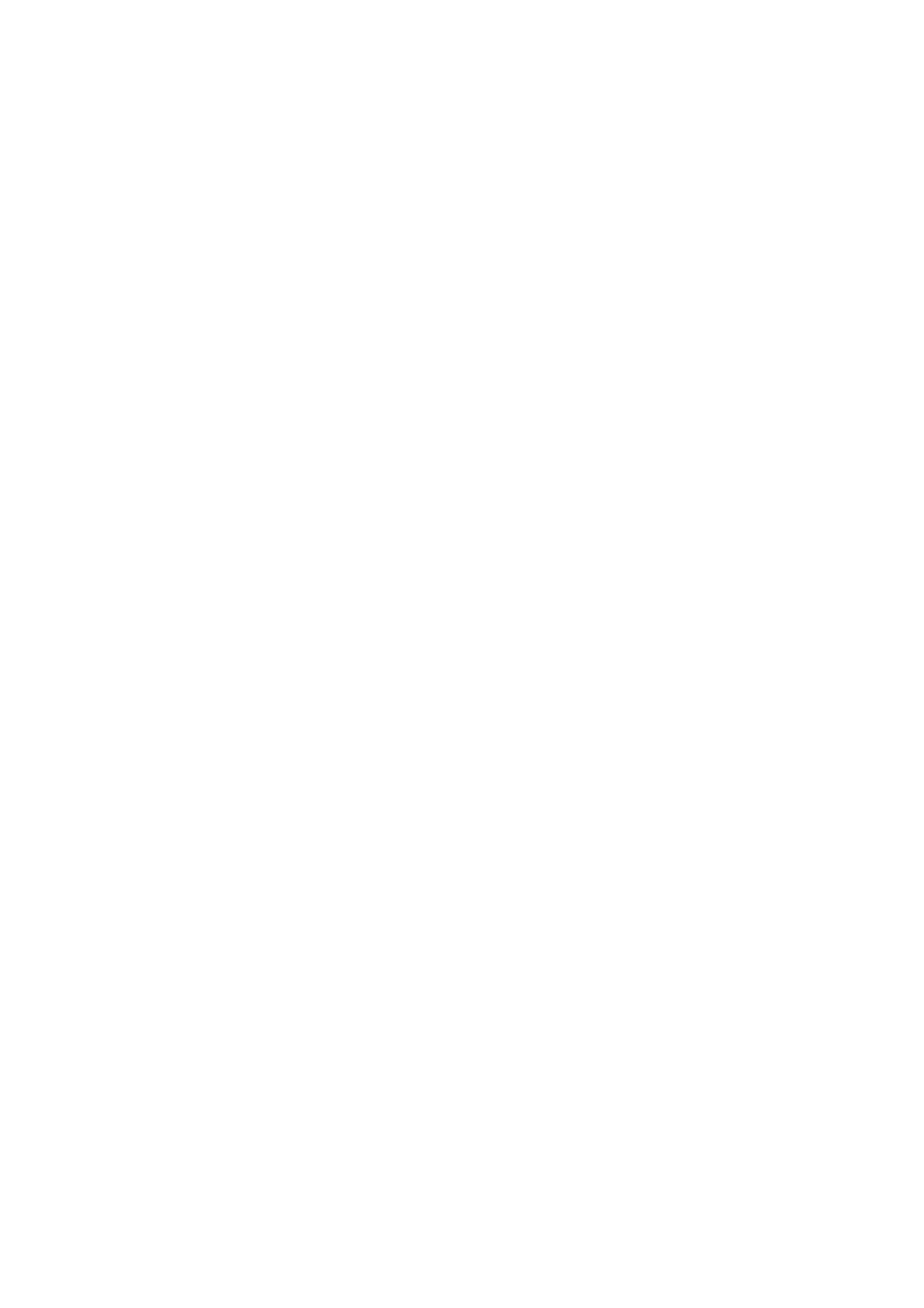

New South Wales

# **Standard Time Amendment (Daylight Saving) Bill 2007**

No , 2007

#### **A Bill for**

An Act to amend the *Standard Time Act 1987* to extend the daylight saving period from the first Sunday in October to the first Sunday in April; and for other purposes.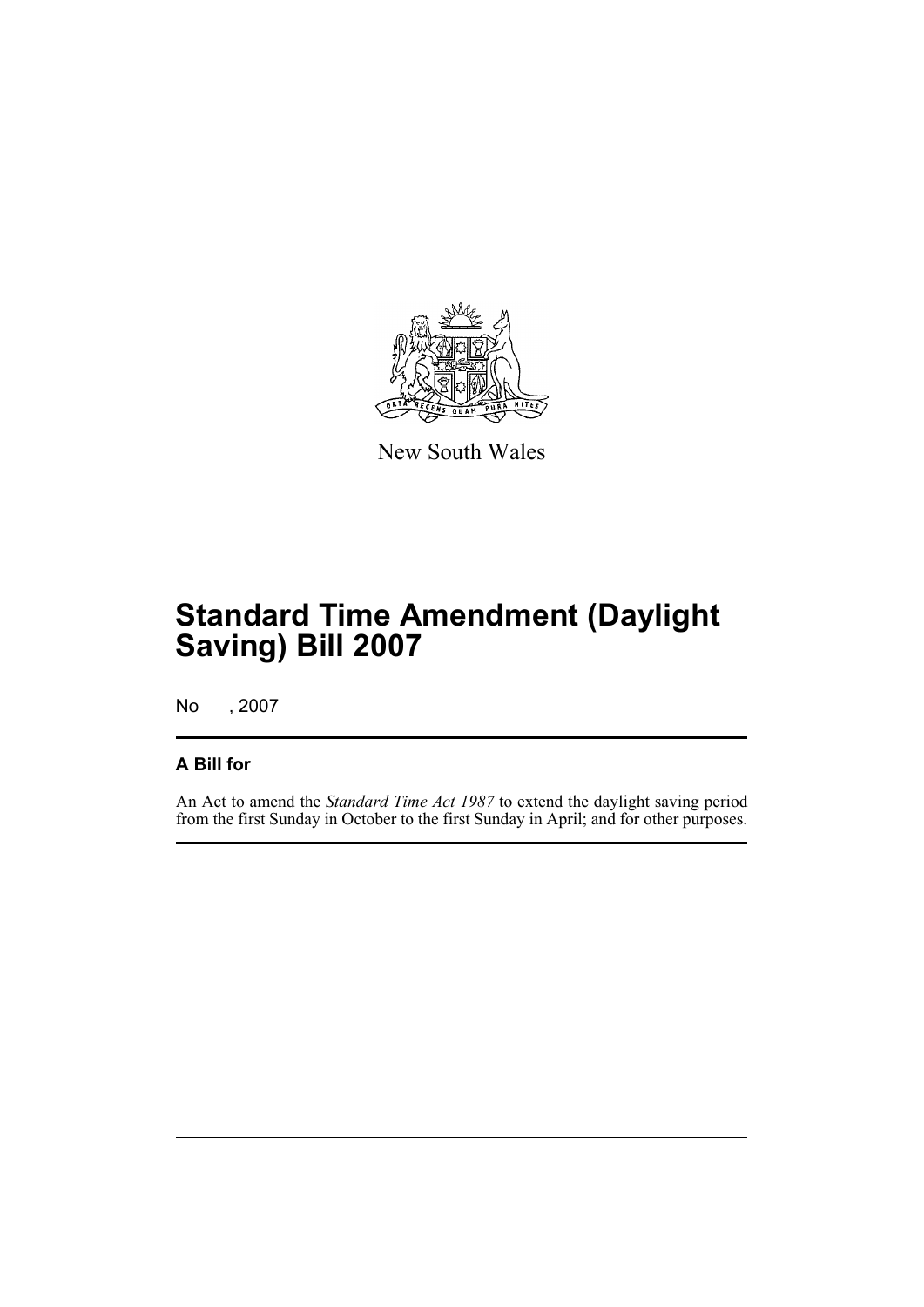<span id="page-5-3"></span><span id="page-5-2"></span><span id="page-5-1"></span><span id="page-5-0"></span>

|              |     | The Legislature of New South Wales enacts:                                                                                                                |                |
|--------------|-----|-----------------------------------------------------------------------------------------------------------------------------------------------------------|----------------|
|              |     |                                                                                                                                                           |                |
| 1            |     | <b>Name of Act</b>                                                                                                                                        | $\overline{2}$ |
|              |     | This Act is the Standard Time Amendment (Daylight Saving) Act 2007.                                                                                       | 3              |
| $\mathbf{2}$ |     | <b>Commencement</b>                                                                                                                                       | 4              |
|              |     | This Act commences on the date of assent to this Act.                                                                                                     | 5              |
| 3            |     | Amendment of Standard Time Act 1987 No 149                                                                                                                | 6              |
|              |     | The <i>Standard Time Act 1987</i> is amended as set out in Schedule 1.                                                                                    | 7              |
| 4            |     | <b>Repeal of Act</b>                                                                                                                                      | 8              |
|              | (1) | This Act is repealed on the day following the day on which this Act<br>commences.                                                                         | 9<br>10        |
|              | (2) | The repeal of this Act does not, because of the operation of section 30<br>of the <i>Interpretation Act 1987</i> , affect any amendment made by this Act. | 11<br>12       |